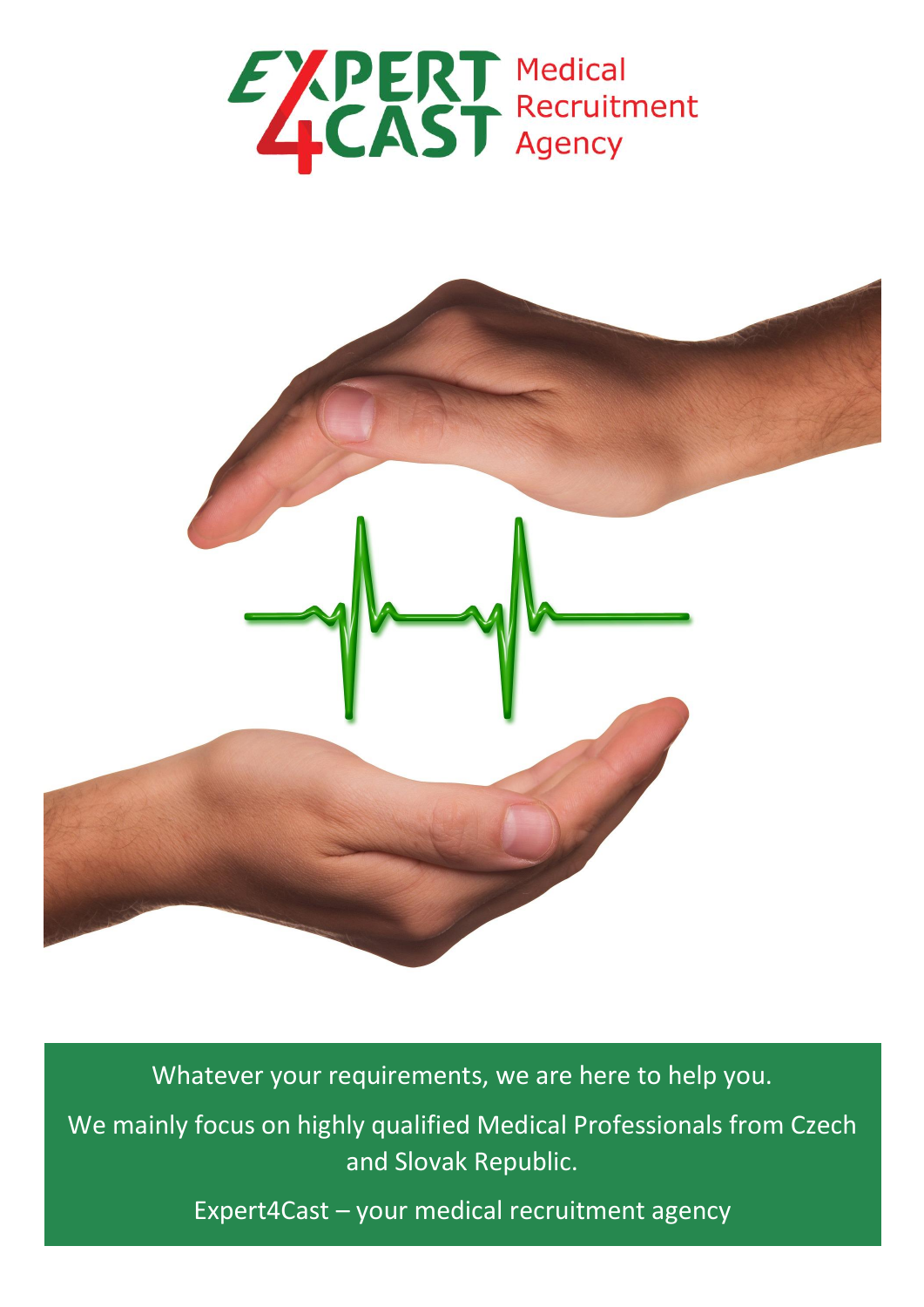## **Who are Expert4Cast**

Expert4Cast is a headhunting recruitment agency for medical professionals in EU labour market (mainly focused on Slovakia, Czech Republic, Hungary and Poland). We provide physicians, nurses and other medical professionals from mentioned countries to the Middle East and domestic healthcare providers.

Our team conveniently includes both *English and Czech or Slovak speaking* staff members with **firsthand knowledge** of working in the healthcare industry and living in the Middle East. We know the region and understand special requirements for the suitable candidates.

We walk the candidate through all the recruitment process and guide him through every necessary step to secure a suitable position – from the beginning to the arrival at the destination. We assist the candidate in visa paperwork, coordinate with the employer the arrangements regarding the departure and other necessary matters.





# **Our Main Headhunting Focus**

– Medical Professionals –

We are focusing on medical professionals in the EU labour market (mainly focused on **Slovakia, Czech Republic**, Hungary and Poland) demanded in the healthcare industry in the Middle East. To explicitly name:

- **Physicians**
- **Nurses**
- Physical Therapists
- Occupational Therapists
- Clinical Pharmacists
- Medical Laboratory Technologists
- Biomedical Engineers
- Respiratory Therapists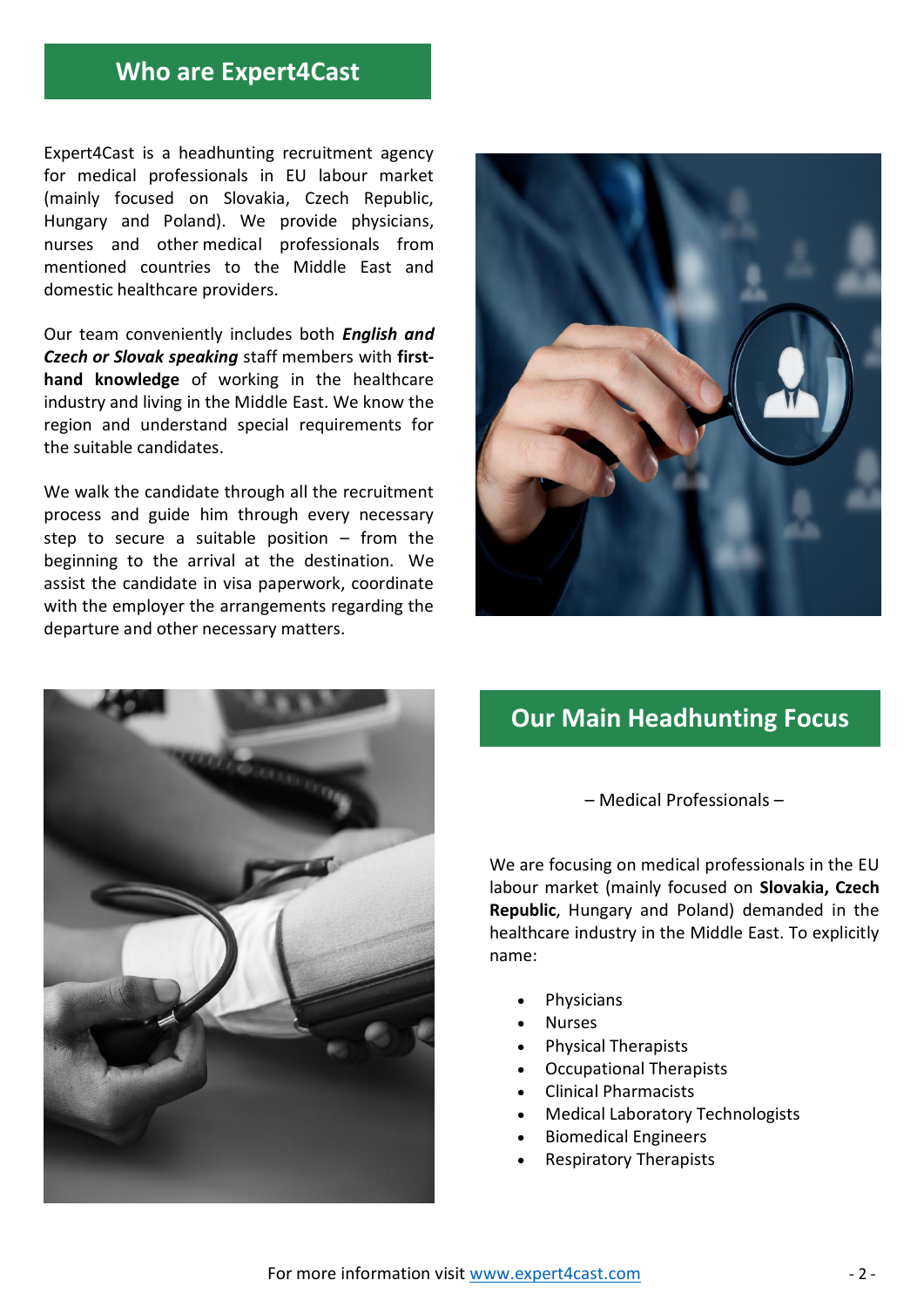Our average recruitment cycle takes 3 to 4 weeks from taking the initial vacancy brief to finalizing the job offer. All in all, this means you only get to review the very best CVs and conduct a streamlined interview process that will leave you spoilt for choice.

Matching the right person to the job goes to the very heart of our service. Before we recommend any candidate to an employer we put them through a rigorous vetting process:

- Evaluation of CV
- Face to face interview
- Thorough skills assessment
- Identity and Right to Work checks
- Reference checks
- Psychometric testing when required (based on assent of the candidate)

When we select a candidate for GCC clients, based on our experience, we place a great accent on the readiness of the candidate to manage the position on a different cultural environment, situations and working and life stereotypes, as these are the decisive factors for long-term employee staying.

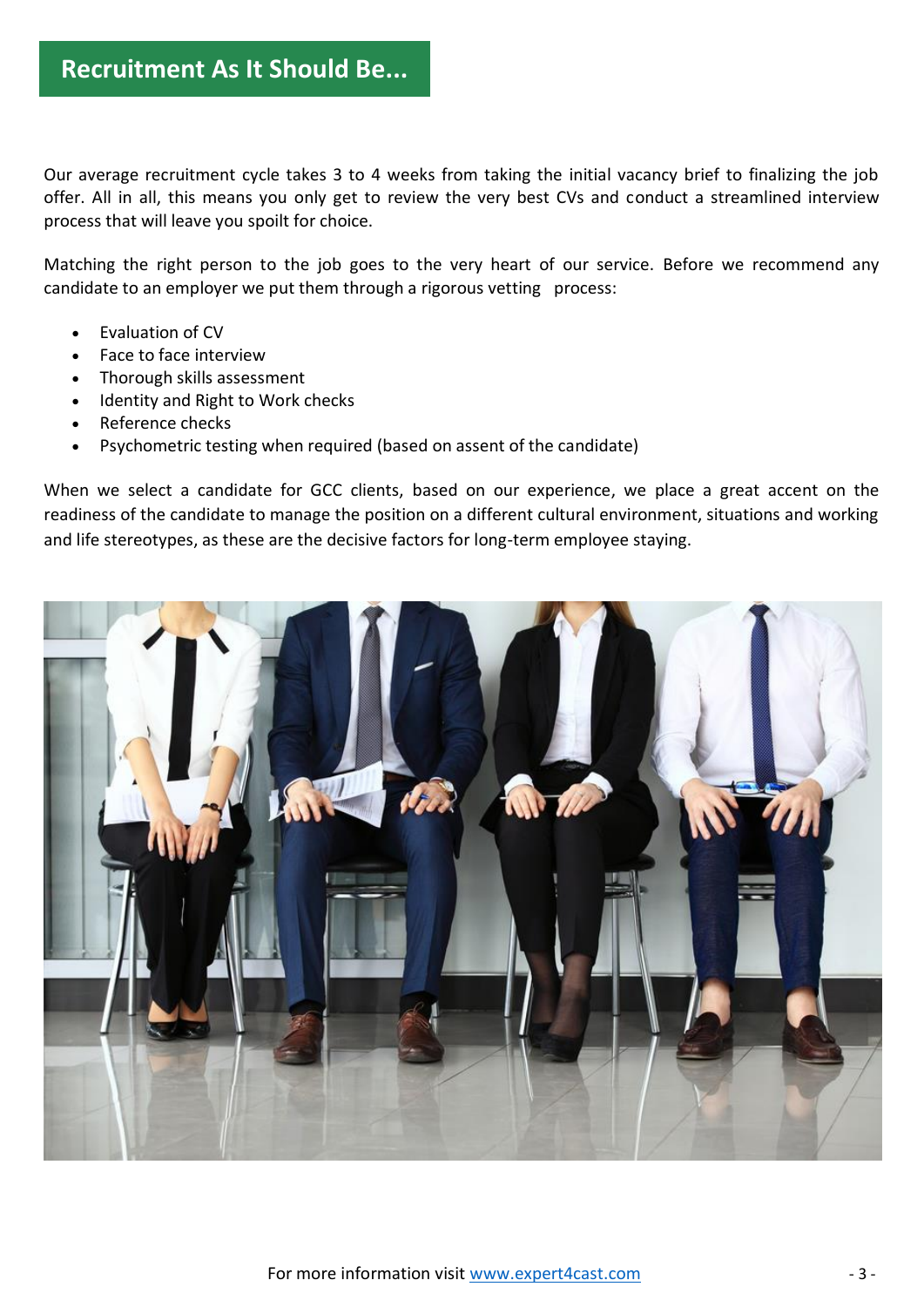# **We Listen We Understand We Deliver**

**Step 1:** We begin by listening to you on the vacancy itself, we learn about your Organization and try to understand your business - the structure of the business, skills required for each vacancy, organizational fit for each vacancy, development opportunities, remuneration practices, business challenges and aspirations.



**Step 2:** By understanding the candidate market, we know which attraction techniques are most likely to target relevant applicants and use a range of methods (from advertising to executive search) to ensure we identify a diverse pool of potential employees and you don't miss out on available top talent.





**Step 3:** We are on-hand to advise you throughout the process and handle all aspects of candidate communication: arranging interviews, providing feedback, and managing the job offer.



**Step 4:** We provide on-going client support and candidate care to ensure your new employee has everything he needs.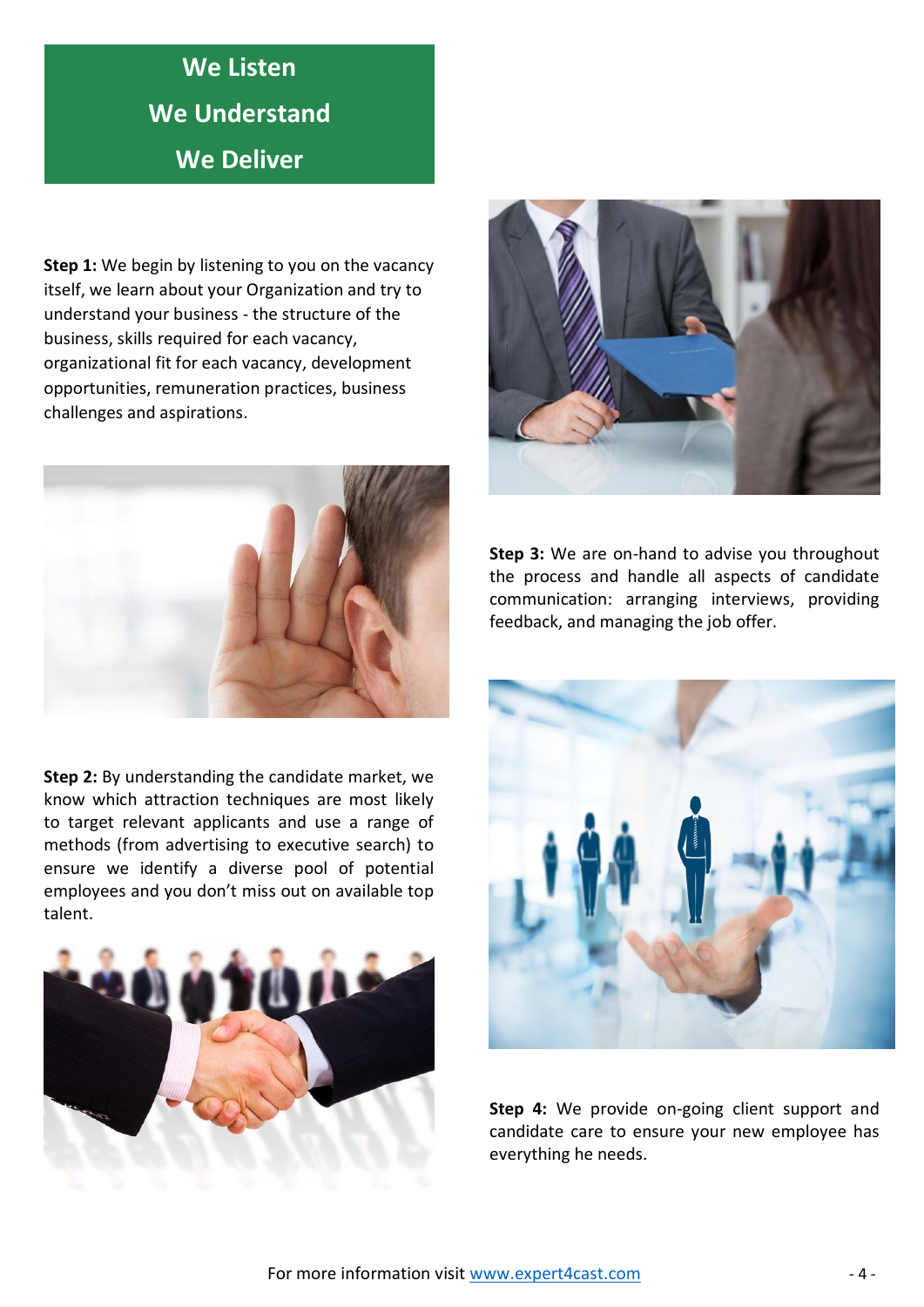### **What makes us different?**

#### **Our Approach:**

We don't just follow the same recruitment process on every vacancy. We create a bespoke campaign for all clients as standard and use our industry knowledge to provide the level of consultation you'd expect from a team of experts.

### **Our Candidates:**

We don't just send you our available CVs or rely on a database of existing candidates. Matching the right person to the job goes to the very heart of our service. We use a combination of attraction and selection techniques to identify and refine each targeted shortlist.

#### **Our Processes:**

We follow minimum service levels on every campaign so our clients know exactly what to expect and are able to manage our performance. We use the latest technology to source, screen and communicate with candidates to deliver consistently great service and guaranteed results.

#### **Our People:**

Our passion is recruitment excellence, not sales. Priority of our work is the highest ethical standard. Our team includes staff members with first-hand knowledge of working in the Middle East healthcare and recruitment industry and living in the Middle East, who know the region and understand special requirements for the suitable candidates. We refuse to make any compromise with the quality of the recruitment process, as we know how much our commitment and continuity goes towards keeping our clients and candidates coming back to us.